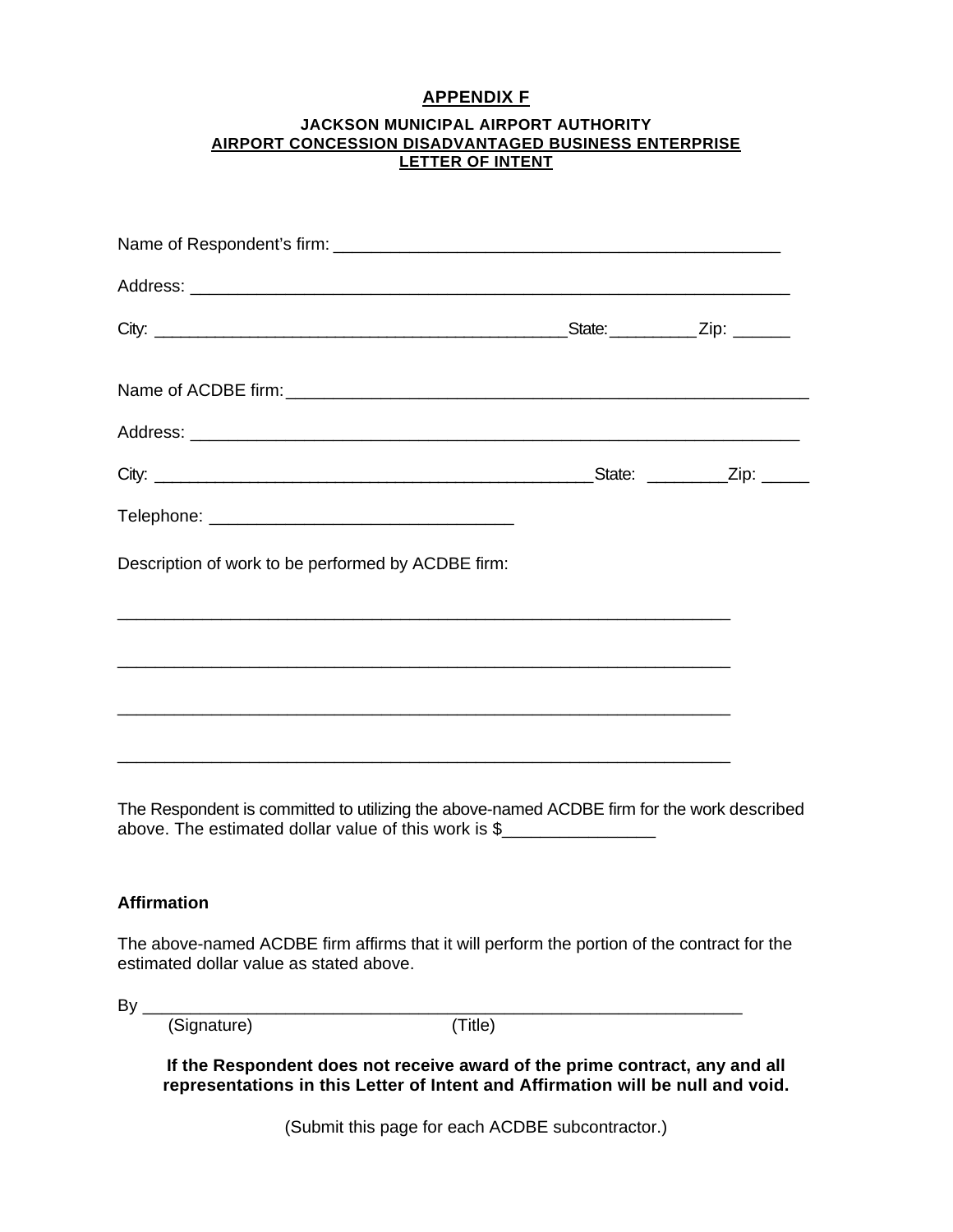#### **APPENDIX G JACKSON MUNICIPAL AIRPORT AUTHORITY AIRPORT CONCESSION DISADVANTAGED BUSINESS ENTERPRISE UTILIZATION PLAN**

SOLICITATION NAME: \_\_\_\_\_\_\_\_\_\_\_\_\_\_\_\_\_\_\_\_\_\_\_\_\_\_\_\_\_\_\_\_\_\_\_\_\_\_\_\_\_\_\_\_\_\_\_\_\_\_\_\_\_\_\_

NAME OF RESPONDENT: \_\_\_\_\_\_\_\_\_\_\_\_\_\_\_\_\_\_\_\_\_\_\_\_\_\_\_\_\_\_\_\_\_\_\_\_\_\_\_\_\_\_\_\_\_\_\_\_\_\_\_\_

| <b>FIRM NAME</b><br><b>ADDRESS</b><br><b>PHONE NUMBER</b><br><b>CONTACT PERSON</b><br><b>FEDERAL ID NO.</b> | <b>CERTIFYING</b><br><b>AGENCY</b><br><b>CERT. DATA</b><br><b>CATEGORY</b> | <b>WORK</b><br>TO BE PERFORMED/<br><b>MATERIALS SUPPLIED</b> | <b>PROJECTED</b><br><b>PERCENTAGE</b><br>OF CONCESSION'S<br><b>ANNUAL GROSS</b><br><b>SALES</b> |
|-------------------------------------------------------------------------------------------------------------|----------------------------------------------------------------------------|--------------------------------------------------------------|-------------------------------------------------------------------------------------------------|
| (A)                                                                                                         | (B)                                                                        | (C)                                                          | (D)                                                                                             |
|                                                                                                             |                                                                            |                                                              |                                                                                                 |
|                                                                                                             |                                                                            |                                                              |                                                                                                 |
|                                                                                                             |                                                                            |                                                              |                                                                                                 |
|                                                                                                             |                                                                            |                                                              |                                                                                                 |

TOTAL PERCENTAGE ANNUAL ACDBE: \_\_\_\_\_\_

\_\_\_\_\_\_\_\_\_\_\_\_\_\_\_\_\_\_\_\_\_\_\_\_\_\_\_\_\_\_\_\_\_\_\_\_\_\_ \_\_\_\_\_\_\_\_\_\_\_\_\_\_\_\_\_\_ RESPONDENT'S AUTHORIZED SIGNATURE DATE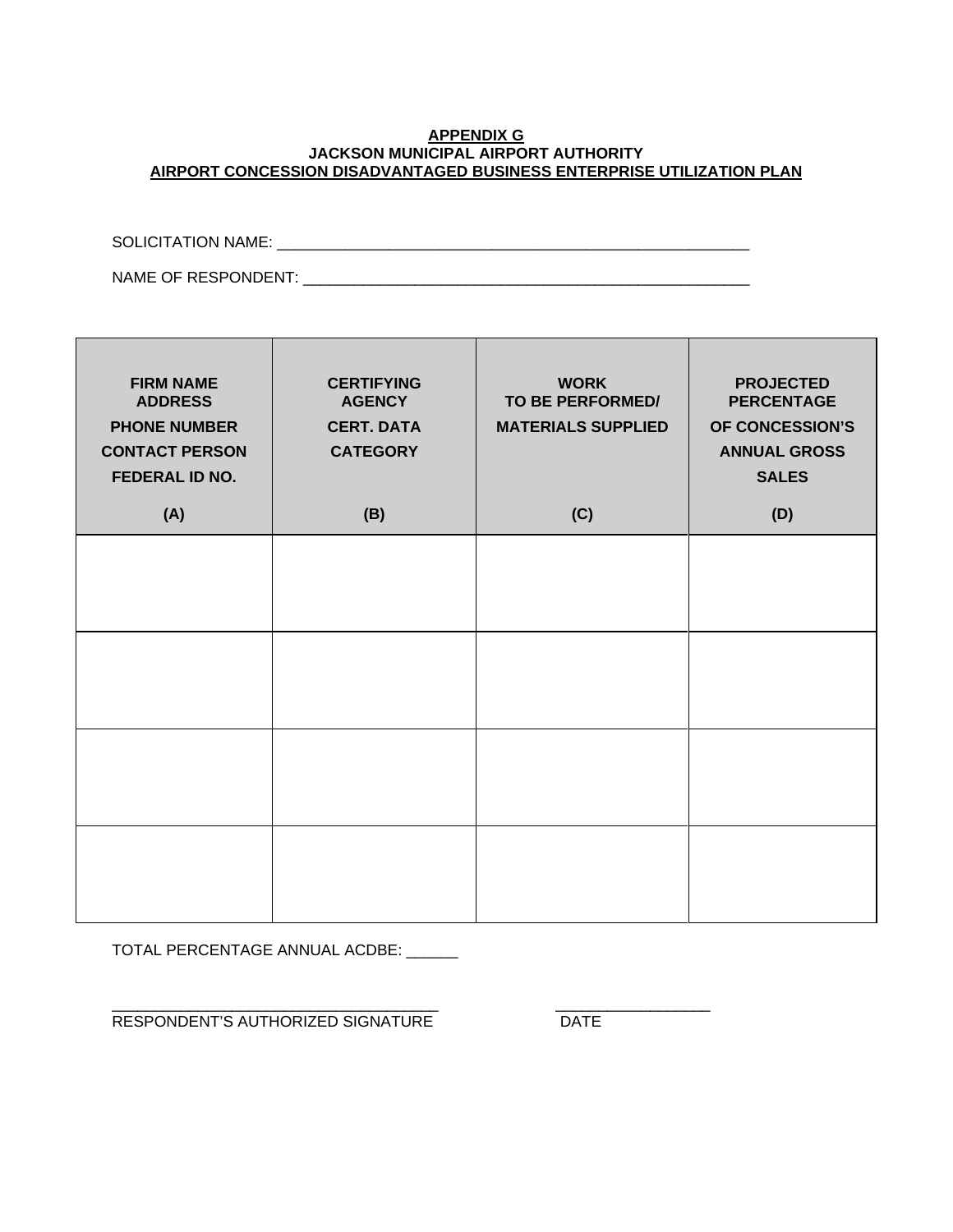#### **APPENDIX G JACKSON MUNICIPAL AIRPORT AUTHORITY AIRPORT CONCESSION DISADVANTAGED BUSINESS ENTERPRISE UTILIZATION PLAN**

SOLICITATION NAME: \_\_\_\_\_\_\_\_\_\_\_\_\_\_\_\_\_\_\_\_\_\_\_\_\_\_\_\_\_\_\_\_\_\_\_\_\_\_\_\_\_\_\_\_\_\_\_\_\_\_\_\_\_\_\_

NAME OF RESPONDENT: \_\_\_\_\_\_\_\_\_\_\_\_\_\_\_\_\_\_\_\_\_\_\_\_\_\_\_\_\_\_\_\_\_\_\_\_\_\_\_\_\_\_\_\_\_\_\_\_\_\_\_\_

| <b>FIRM NAME</b><br><b>ADDRESS</b><br><b>PHONE NUMBER</b><br><b>CONTACT PERSON</b><br><b>FEDERAL ID NO.</b> | <b>CERTIFYING</b><br><b>AGENCY</b><br><b>CERT. DATA</b><br><b>CATEGORY</b> | <b>WORK</b><br>TO BE PERFORMED/<br><b>MATERIALS SUPPLIED</b> | <b>PROJECTED</b><br><b>PERCENTAGE</b><br>OF CONCESSION'S<br><b>ANNUAL GROSS</b><br><b>SALES</b> |
|-------------------------------------------------------------------------------------------------------------|----------------------------------------------------------------------------|--------------------------------------------------------------|-------------------------------------------------------------------------------------------------|
| (A)                                                                                                         | (B)                                                                        | (C)                                                          | (D)                                                                                             |
|                                                                                                             |                                                                            |                                                              |                                                                                                 |
|                                                                                                             |                                                                            |                                                              |                                                                                                 |
|                                                                                                             |                                                                            |                                                              |                                                                                                 |
|                                                                                                             |                                                                            |                                                              |                                                                                                 |

TOTAL PERCENTAGE ANNUAL ACDBE: \_\_\_\_\_\_

\_\_\_\_\_\_\_\_\_\_\_\_\_\_\_\_\_\_\_\_\_\_\_\_\_\_\_\_\_\_\_\_\_\_\_\_\_\_ \_\_\_\_\_\_\_\_\_\_\_\_\_\_\_\_\_\_ RESPONDENT'S AUTHORIZED SIGNATURE DATE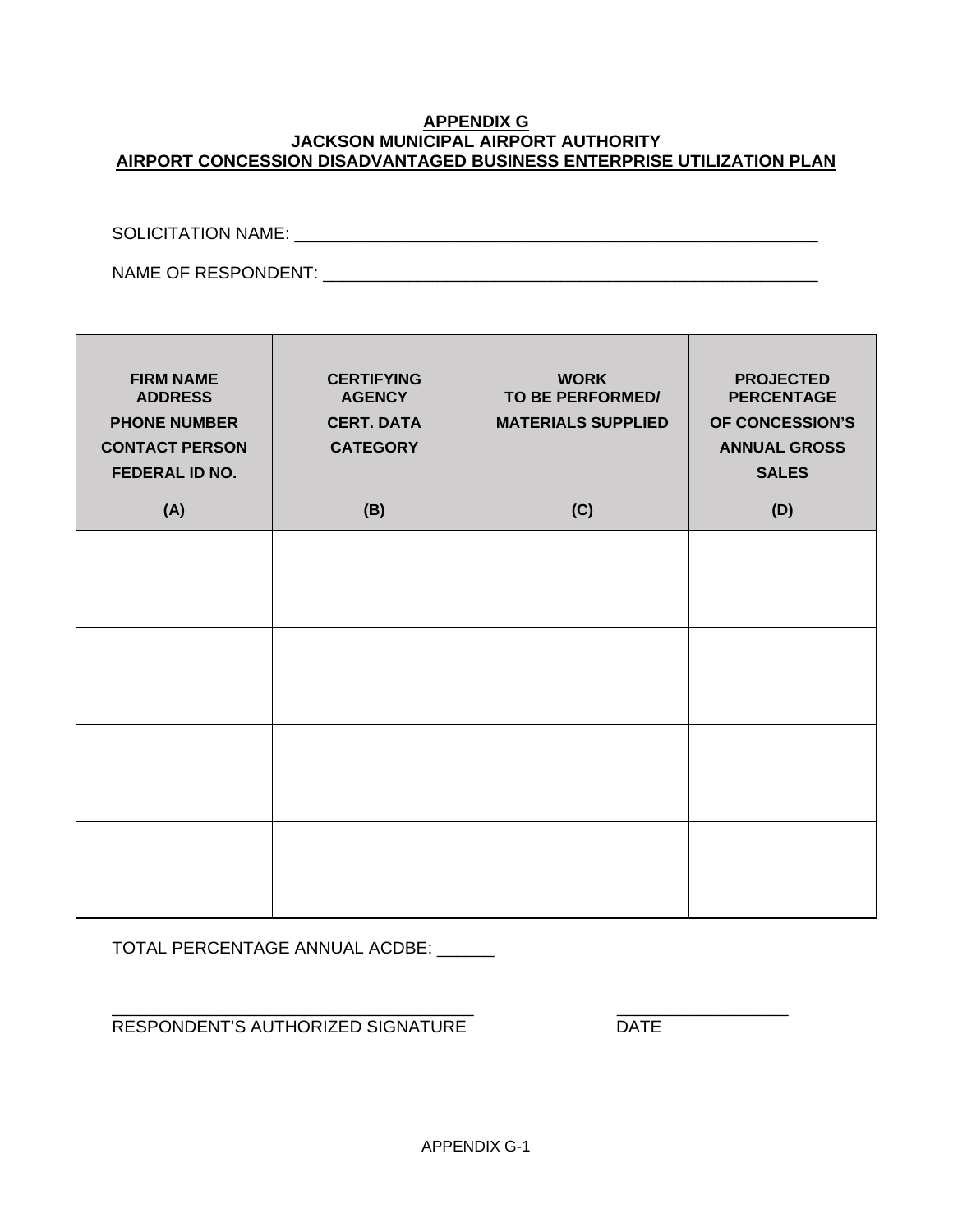#### **JACKSON MUNICIPAL AIRPORT AUTHORITY**

#### **AIRPORT CONCESSION DISADVANTAGED BUSINESS ENTERPRISE UTILIZATION COMMITMENT FORM**

The undersigned Respondent has satisfied the requirements of the RFP in the following manner (please complete the appropriate space):

The Respondent is committed to a minimum of  $\hspace{1cm}$  % ACDBE utilization on this contract.

The Respondent (if unable to meet the ACDBE goal of 25%) is committed to a minimum of \_% ACDBE utilization on this contract and has submitted documentation demonstrating a good faith effort to obtain the ACDBE goal.

Name of Respondent's firm: \_\_\_\_\_\_\_\_\_\_\_\_\_\_\_\_\_\_\_\_\_\_\_\_\_\_\_\_\_\_\_\_\_\_\_\_\_\_\_\_\_\_\_\_\_\_\_\_\_\_\_

State Registration No. \_\_\_\_\_\_\_\_\_\_\_\_\_\_\_\_\_\_\_\_\_\_\_\_\_\_\_

By\_\_\_\_\_\_\_\_\_\_\_\_\_\_\_\_\_\_\_\_\_\_\_\_\_\_\_\_\_\_ \_\_\_\_\_\_\_\_\_\_\_\_\_\_\_\_\_\_\_\_\_\_\_\_\_\_\_\_\_\_

(Signature) (Title)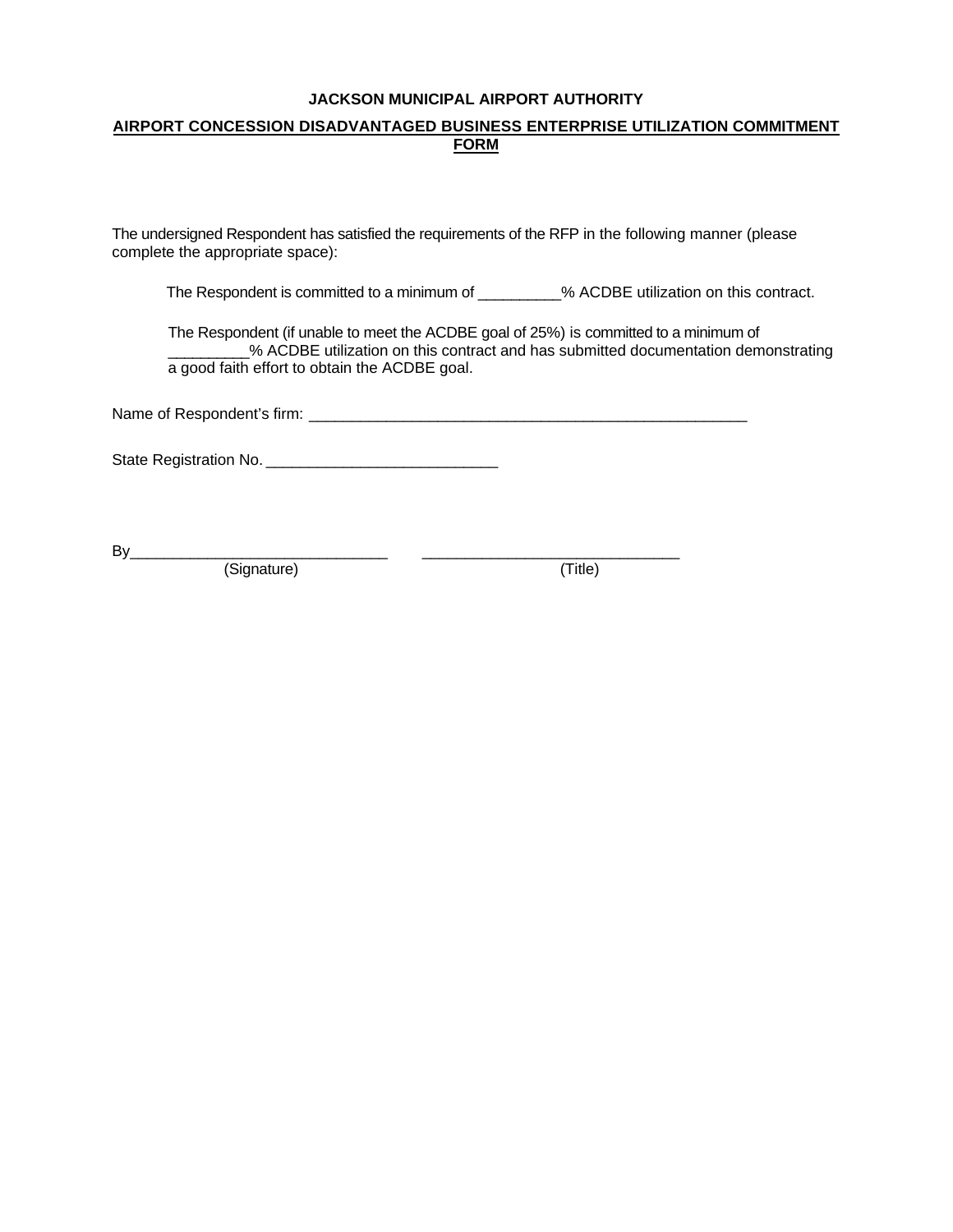#### **JACKSON MUNICIPAL AIRPORT AUTHORITY**

# **AIRPORT CONCESSION DISADVANTAGED BUSINESS ENTERPRISE UTILIZATION COMMITMENT FORM**

The undersigned Respondent has satisfied the requirements of the RFP in the following manner (please complete the appropriate space):

The Respondent is committed to a minimum of \_\_\_\_\_\_\_\_\_\_% ACDBE utilization on this contract.

The Respondent (if unable to meet the ACDBE goal of 25%) is committed to a minimum of \_\_\_\_\_\_\_\_\_\_% ACDBE utilization on this contract and has submitted documentation demonstrating a good faith effort to obtain the ACDBE goal.

Name of Respondent's firm: \_\_\_\_\_\_\_\_\_\_\_\_\_\_\_\_\_\_\_\_\_\_\_\_\_\_\_\_\_\_\_\_\_\_\_\_\_\_\_\_\_\_\_\_

State Registration No. \_\_\_\_\_\_\_\_\_\_\_\_\_\_\_\_\_\_\_\_\_\_\_

 $\n By \n (Signature)$   $\n (Title)$ (Signature)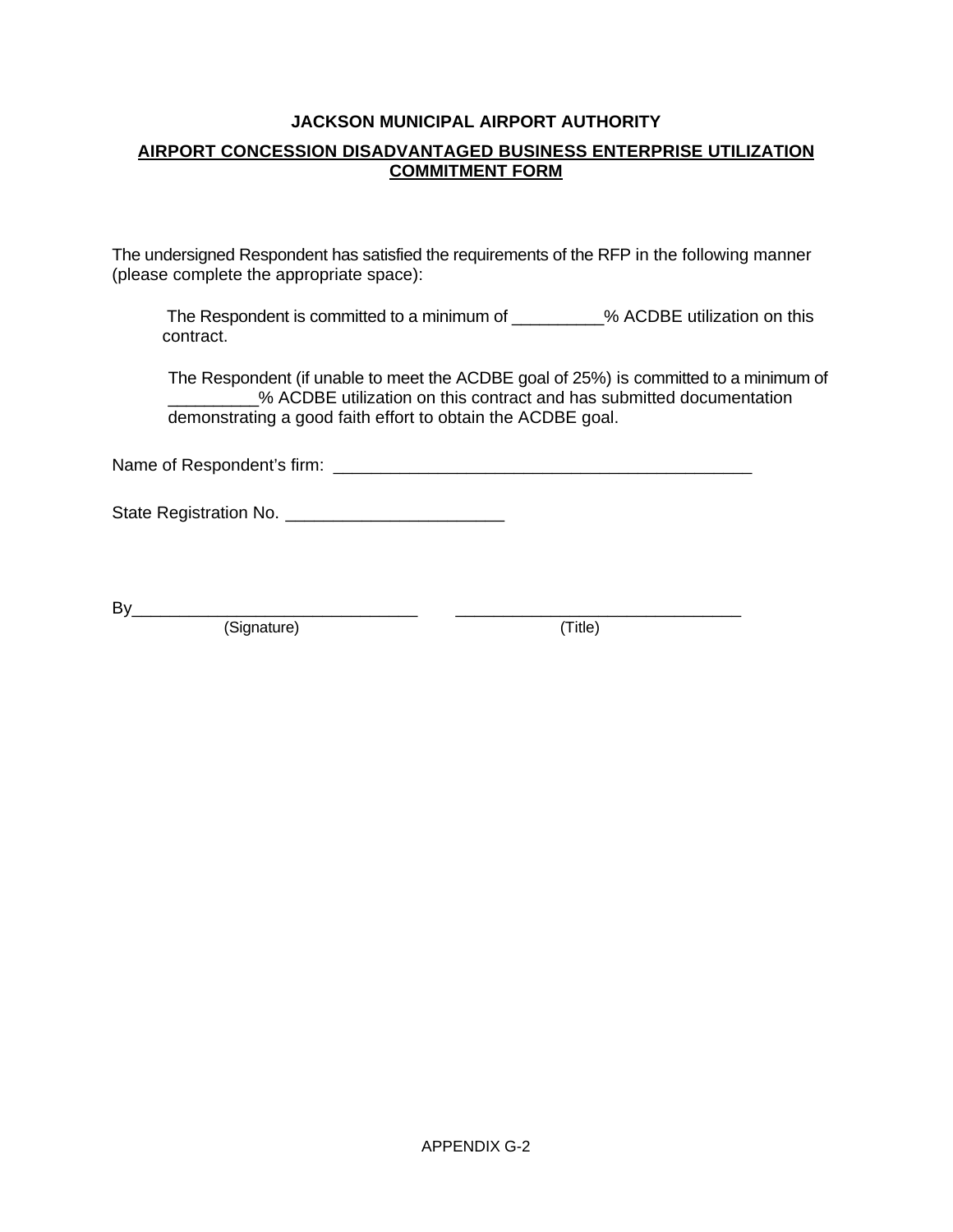#### **APPENDIX H GOOD FAITH EFFORTS PROCEDURE**

Each Respondent must submit documentation, using Documentation of Good Faith Efforts Forms attached, of its effort to achieve Airport Concession Disadvantaged Business Enterprise (ACDBE) participation in the Agreement. Listed below are the criteria that will be applied to determine whether the Respondent has actively and aggressively sought to meet the contract goal. The list is for the purpose of guidance and is neither exclusive nor exhaustive. Other factors and types of efforts may be relevant and will be considered in appropriate cases as well as the variety, nature and number of efforts made by the Respondent in seeking to meet JMAA's goals.

#### Criteria for Determining Good Faith Efforts

The following criteria will be used:

- 1. Whether the Respondent attended any pre-solicitation meetings scheduled by the Airport;
- 2. Whether the Respondent advertised in general circulation, trade association, and minorityfocused media concerning ACDBE opportunities in the Agreement;
- 3. Whether the Respondent provided written notices to a reasonable number of specific ACDBE's indicating that their interests in the Agreement were being solicited in sufficient time to participate effectively;
- 4. Whether the Respondent followed up initial solicitations of interest by contacting ACDBE's to determine with certainty whether the DBE's were interested;
- 5. Whether the Respondent selected portions of the work to be performed by ACDBE's in order to increase the likelihood of meeting the ACDBE goals, including where appropriate, breaking down the operation into economically feasible units to facilitate ACDBE participation;
- 6. Whether the Respondent provided interested ACDBE's with adequate information about the specifications and requirements of the Agreement;
- 7. Whether the Respondent negotiated in good faith with interested ACDBE's, i.e. not rejecting ACDBE's without sound reasons based on a thorough examination of their capabilities;
- 8. Whether the Respondent made efforts to assist interested ACDBE's in obtaining bonding, lines of credit or insurance required by the Airport Authority;
- 9. Whether the Respondent effectively used the services of available community organizations, i.e. local, state and federal minority business assistance offices and other organizations that provide assistance in ACDBE recruitment and placement.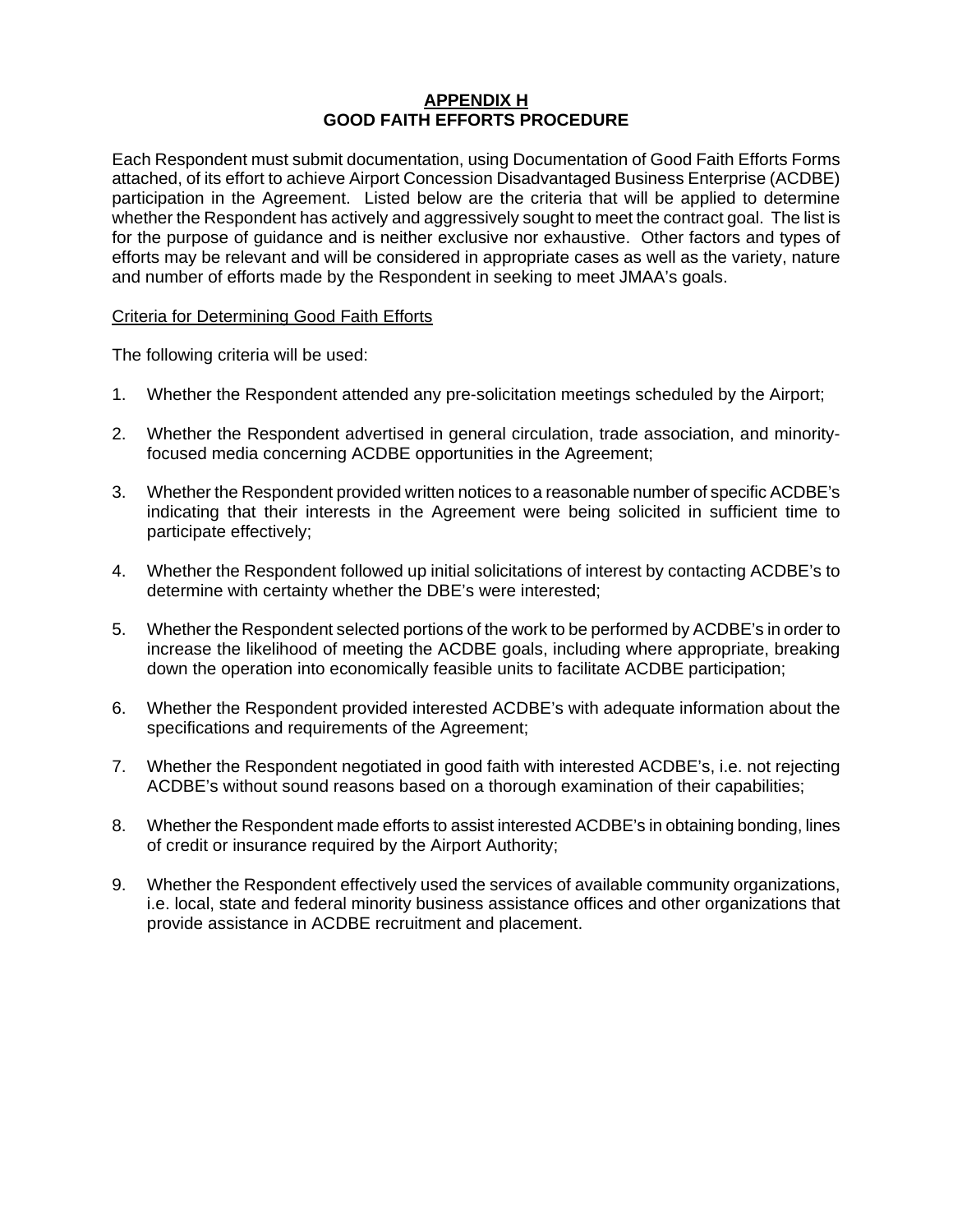#### Documentation to Accompany Good Faith Efforts Form

- 1. Copies of all advertisements which appeared in any publications, including minority publications, the names of the publication, the date on which the advertisement appeared and the audience to which the publications were directed, i.e. general audience publication, ACDBE supplier publication;
- 2. Copies of notification of available opportunities to all minority associations known to the Respondent. As a minimum, notification will include minority associations in the Jackson area. Such notifications will be in writing and mailed in a timely manner consistent with Proposal due date and certification requirements. The date and time for submitting Bids will be specified in the advertisement and notices and opportunities will be described as accurately as possible in reasonable detail;
- 3. Copies of all letters and other communications, including enclosures and attachments, which were sent to minority associations. Include the name, address, and date of mailing of each letter sent. The Respondent should have available copies of all correspondence and a record of all telephone replies in response to solicitations;
- 4. The record of telephone responses should include date and time of the incoming calls and the date and time it was returned or responded to. Respondents are requested to respond promptly to both telephone and mail responses from ACDBE associates since delays may be erroneously interpreted as an attempt to discourage ACDBE participation;
- 5. Documentation which objectively shows the capabilities of available ACDBE companies should be provided. The Respondents should make a concerted effort to segment the work to be performed under the Agreement in ways that accommodate the size and capabilities of known available ACDBE's;
- 6. Solicitation letters inviting proposals from ACDBE's should accurately describe segmented portions of work to be subcontracted and encourage inquiries for further details. The solicitation letters should be sent in a timely manner so as to allow ACDBE's sufficient opportunity to develop bids or proposals for the work described. All solicitation letters must specify the due date for the information of the addressee. Respondents are also strongly urged to follow up such letters with telephone calls to determine the ACDBE's level of expertise.

#### Determination of Good Faith Efforts

The JMAA DBE Program Office will assess the good faith efforts form and any other documentation submitted by the Respondents for good faith effort. Determination of a Respondent's good faith effort will be made on a case by case basis.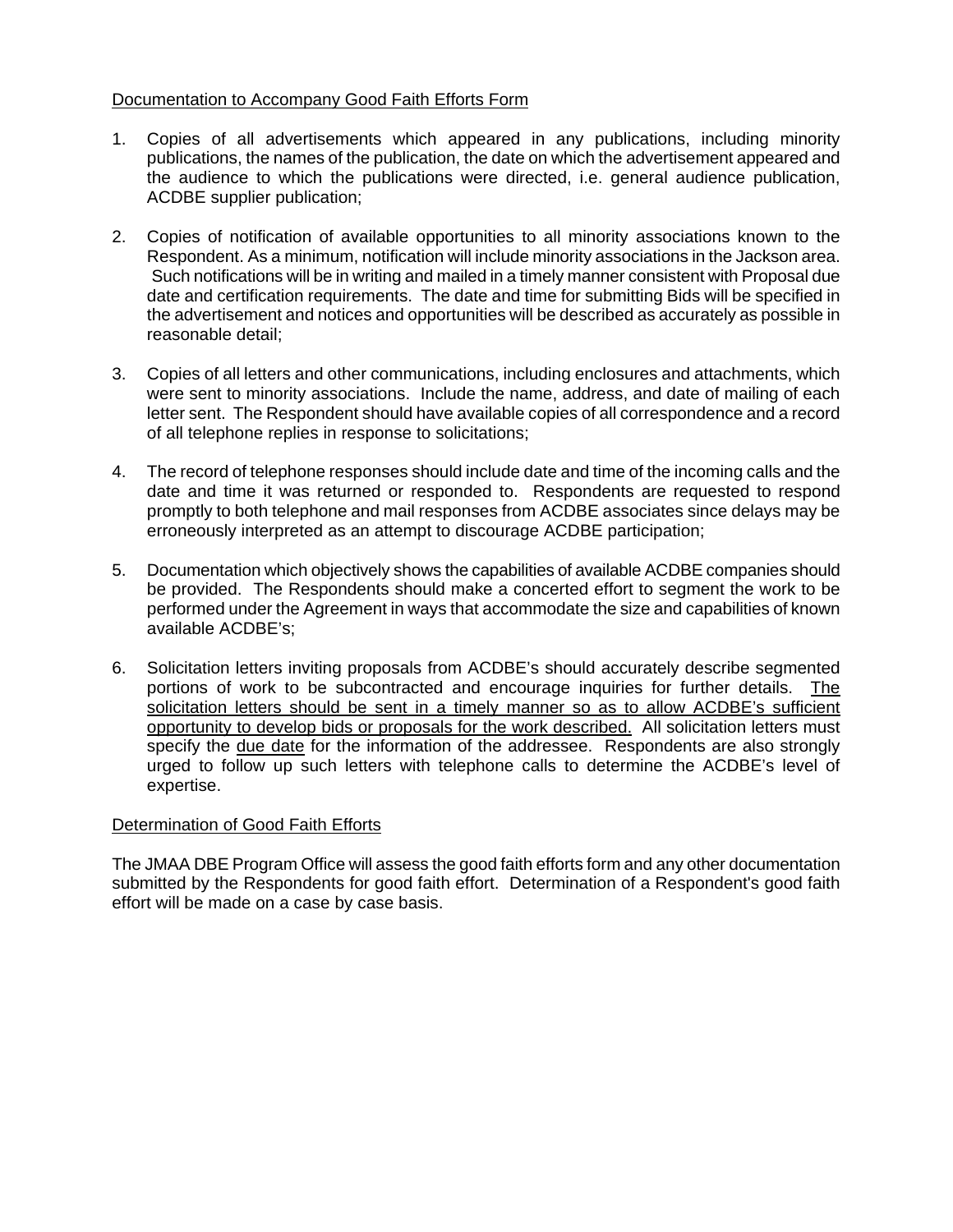|  | DOCUMENTATION OF GOOD FAITH EFFORTS |
|--|-------------------------------------|
|--|-------------------------------------|

The Respondent shall document and describe the good faith efforts taken to meet the ACDBE goal by completing this form:

| Yes       | Solicited ACDBE's by written notification at least (21) calendar days prior to Proposal opening of opportunities<br>No<br>for participation.                        |                                                                                                                                                                                                                               |  |  |
|-----------|---------------------------------------------------------------------------------------------------------------------------------------------------------------------|-------------------------------------------------------------------------------------------------------------------------------------------------------------------------------------------------------------------------------|--|--|
| Yes       | Eliminated any agreements between the Respondent and the ACDBE in which ACDBE promises not to<br>No<br>provide participation in the Proposals of other Respondents. |                                                                                                                                                                                                                               |  |  |
| Yes       |                                                                                                                                                                     | No <sub>____</sub> Assisted ACDBE's that need assistance in obtaining bonding, insurance, or lines of credit.                                                                                                                 |  |  |
| Yes       |                                                                                                                                                                     | No <sub>____</sub> Attended the Pre-Proposal meeting scheduled by the Authority.                                                                                                                                              |  |  |
| Yes       | No                                                                                                                                                                  | Notified disadvantaged economic development assistance agencies and organizations which provide<br>assistance in recruitment and placement of ACDBE's.                                                                        |  |  |
| Yes       | No l                                                                                                                                                                | Advertised in general circulation media, trade association publications, disadvantage-focused media of<br>interest in utilizing ACDBE's and area of interest.                                                                 |  |  |
|           |                                                                                                                                                                     |                                                                                                                                                                                                                               |  |  |
|           |                                                                                                                                                                     | Describe any other efforts made to secure ACDBE participation and the results of those efforts.                                                                                                                               |  |  |
|           |                                                                                                                                                                     |                                                                                                                                                                                                                               |  |  |
|           |                                                                                                                                                                     |                                                                                                                                                                                                                               |  |  |
|           |                                                                                                                                                                     |                                                                                                                                                                                                                               |  |  |
|           |                                                                                                                                                                     |                                                                                                                                                                                                                               |  |  |
|           |                                                                                                                                                                     |                                                                                                                                                                                                                               |  |  |
|           |                                                                                                                                                                     |                                                                                                                                                                                                                               |  |  |
| Proposal. |                                                                                                                                                                     | In addition to the ACDBE's proposed for this Proposal, list below all ACDBE's that were contacted and not included in this                                                                                                    |  |  |
|           |                                                                                                                                                                     |                                                                                                                                                                                                                               |  |  |
|           |                                                                                                                                                                     |                                                                                                                                                                                                                               |  |  |
|           |                                                                                                                                                                     | Contact person and Phone Number: example and the control of the control of the control of the control of the control of the control of the control of the control of the control of the control of the control of the control |  |  |
|           |                                                                                                                                                                     |                                                                                                                                                                                                                               |  |  |
|           |                                                                                                                                                                     |                                                                                                                                                                                                                               |  |  |
|           |                                                                                                                                                                     |                                                                                                                                                                                                                               |  |  |

 $\_$  ,  $\_$  ,  $\_$  ,  $\_$  ,  $\_$  ,  $\_$  ,  $\_$  ,  $\_$  ,  $\_$  ,  $\_$  ,  $\_$  ,  $\_$  ,  $\_$  ,  $\_$  ,  $\_$  ,  $\_$  ,  $\_$  ,  $\_$  ,  $\_$  ,  $\_$  ,  $\_$  ,  $\_$  ,  $\_$  ,  $\_$  ,  $\_$  ,  $\_$  ,  $\_$  ,  $\_$  ,  $\_$  ,  $\_$  ,  $\_$  ,  $\_$  ,  $\_$  ,  $\_$  ,  $\_$  ,  $\_$  ,  $\_$  ,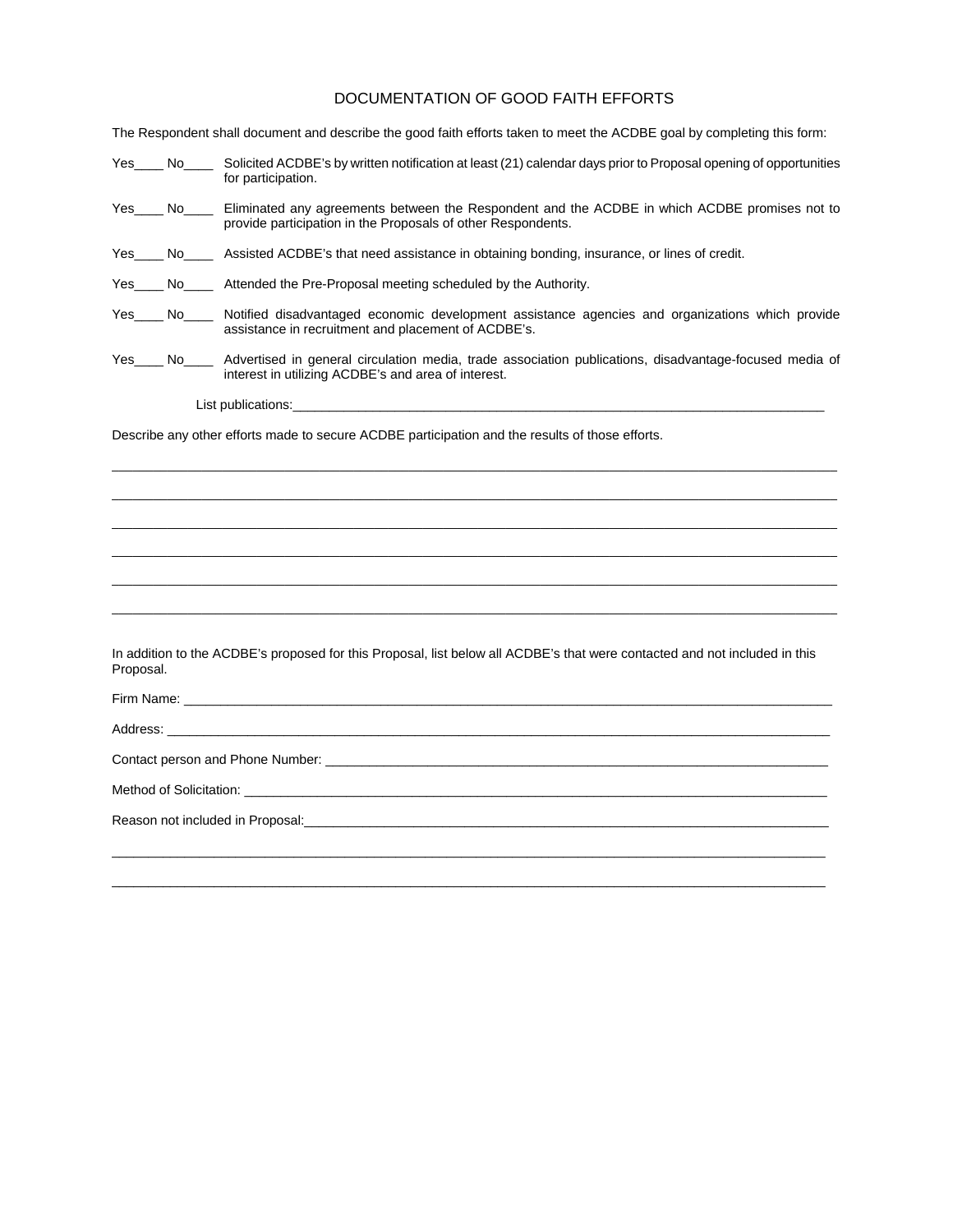| Reason not included in Proposal: example and a series of the series of the series of the series of the series of the series of the series of the series of the series of the series of the series of the series of the series    |
|----------------------------------------------------------------------------------------------------------------------------------------------------------------------------------------------------------------------------------|
|                                                                                                                                                                                                                                  |
| ,我们也不能在这里的人,我们也不能在这里的人,我们也不能在这里的人,我们也不能在这里的人,我们也不能在这里的人,我们也不能在这里的人,我们也不能在这里的人,我们也                                                                                                                                                |
|                                                                                                                                                                                                                                  |
|                                                                                                                                                                                                                                  |
|                                                                                                                                                                                                                                  |
|                                                                                                                                                                                                                                  |
|                                                                                                                                                                                                                                  |
| Reason not included in Proposal:<br>and the contract of the contract of the contract of the contract of the contract of the contract of the contract of the contract of the contract of the contract of the contract of the cont |
|                                                                                                                                                                                                                                  |
|                                                                                                                                                                                                                                  |
|                                                                                                                                                                                                                                  |
| Firm Name:                                                                                                                                                                                                                       |
|                                                                                                                                                                                                                                  |
|                                                                                                                                                                                                                                  |
|                                                                                                                                                                                                                                  |
| Reason not included in Proposal: entertainment and the control of the control of the control of the control of                                                                                                                   |
|                                                                                                                                                                                                                                  |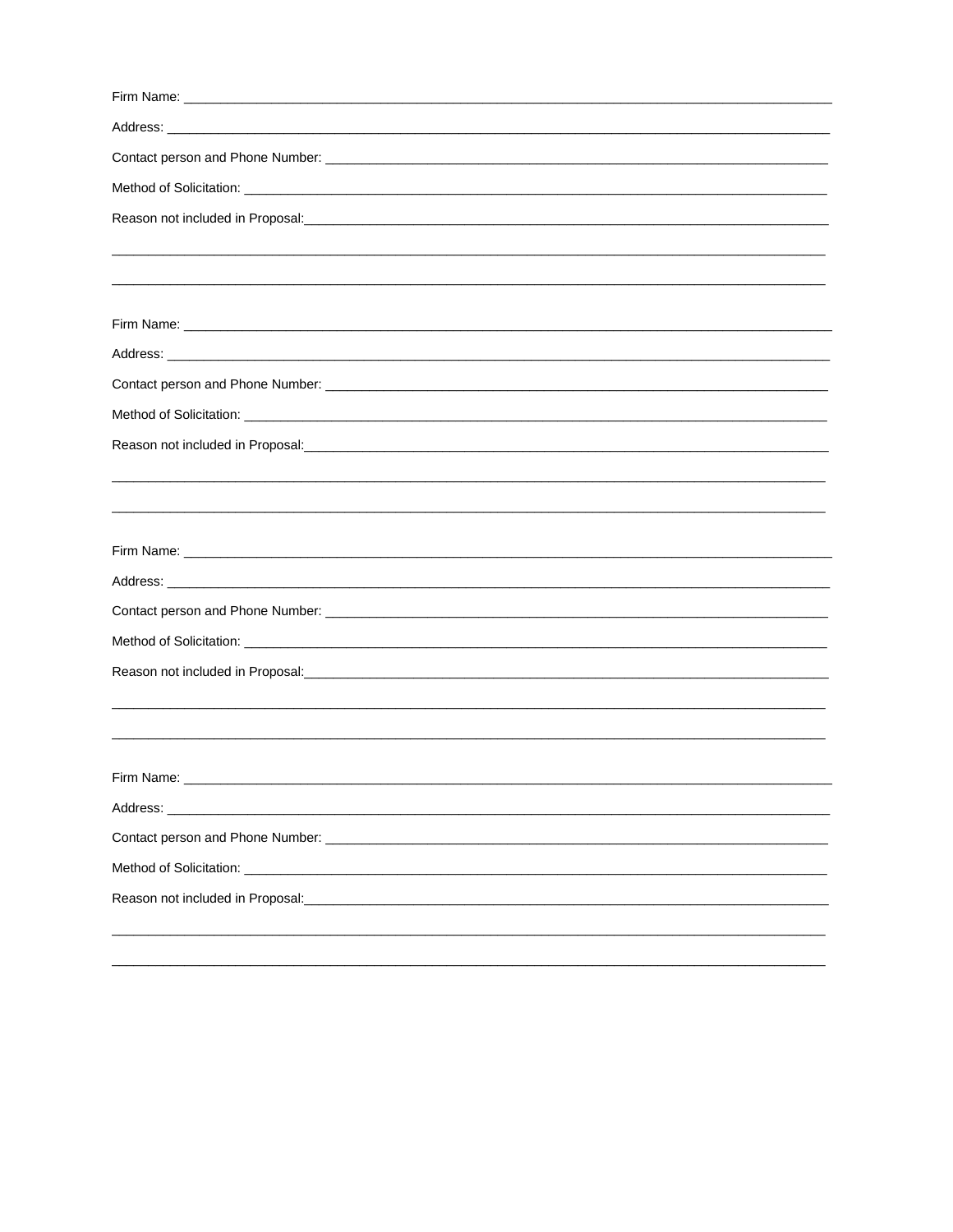# **APPENDIX I ACDBE Joint Venture Information Documentation Forms**

To be submitted with Joint Venture agreement for review.

| 1. Name of Joint Venture:                                                        |  |  |
|----------------------------------------------------------------------------------|--|--|
| 2. Names, address and phone number of joint venture contact person: ____________ |  |  |
| 3. Firms participating in joint venture (use additional pages if necessary):     |  |  |
|                                                                                  |  |  |
| Address:                                                                         |  |  |
|                                                                                  |  |  |
|                                                                                  |  |  |
|                                                                                  |  |  |
| ACDBE: Yes No (circle)                                                           |  |  |
|                                                                                  |  |  |
| Type of work for which certification was granted: ______________________________ |  |  |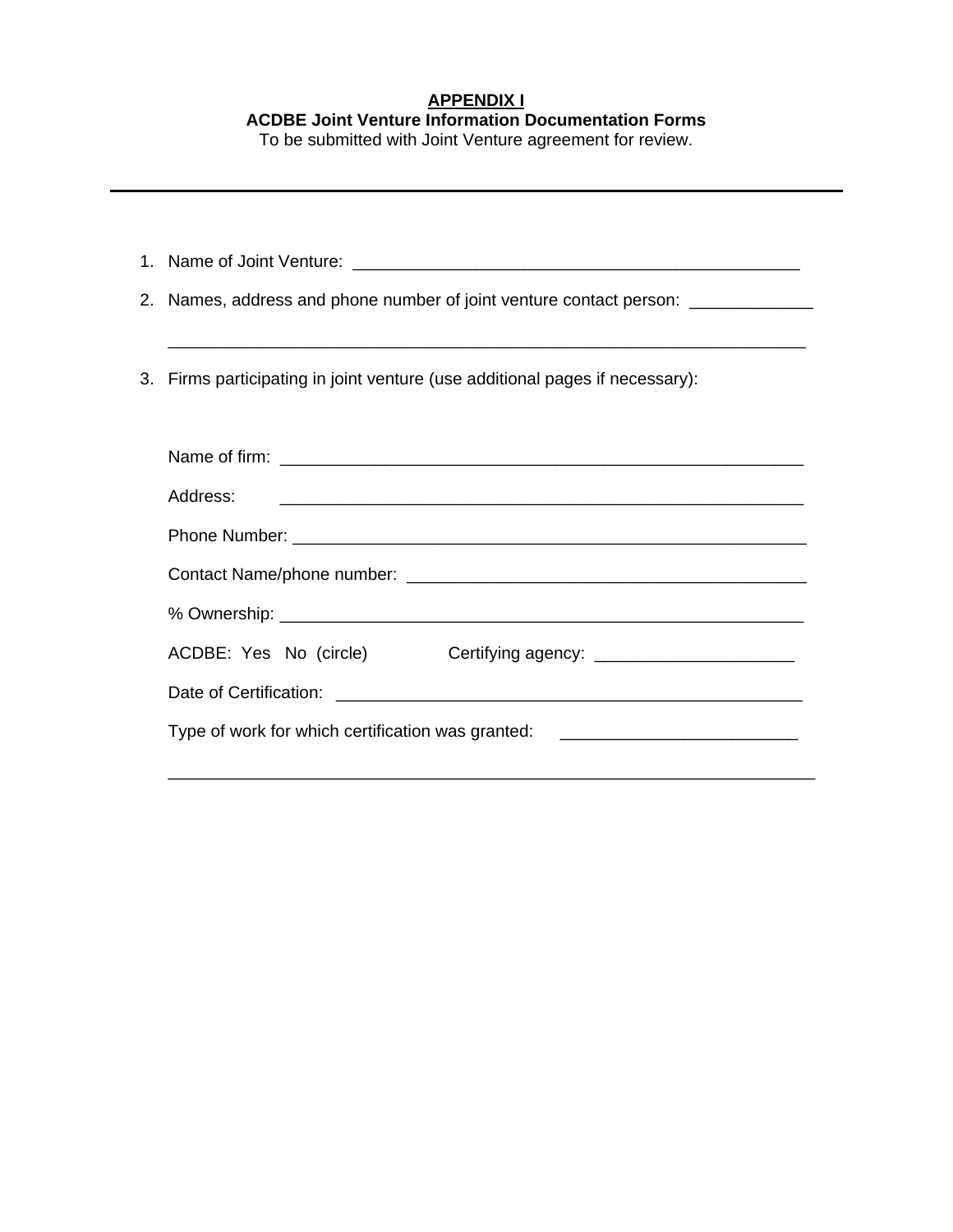| Address:<br><u> 1989 - Johann John Stein, markin film ar yn y brenin y brenin y brenin y brenin y brenin y brenin y brenin y</u> |
|----------------------------------------------------------------------------------------------------------------------------------|
|                                                                                                                                  |
|                                                                                                                                  |
|                                                                                                                                  |
| ACDBE: Yes No (circle)<br>Certifying agency: ___________________________                                                         |
|                                                                                                                                  |
| Type of work for which certification was granted: ______________________________                                                 |
|                                                                                                                                  |
|                                                                                                                                  |
|                                                                                                                                  |
|                                                                                                                                  |
| Address:                                                                                                                         |
|                                                                                                                                  |
|                                                                                                                                  |
|                                                                                                                                  |
|                                                                                                                                  |
|                                                                                                                                  |
|                                                                                                                                  |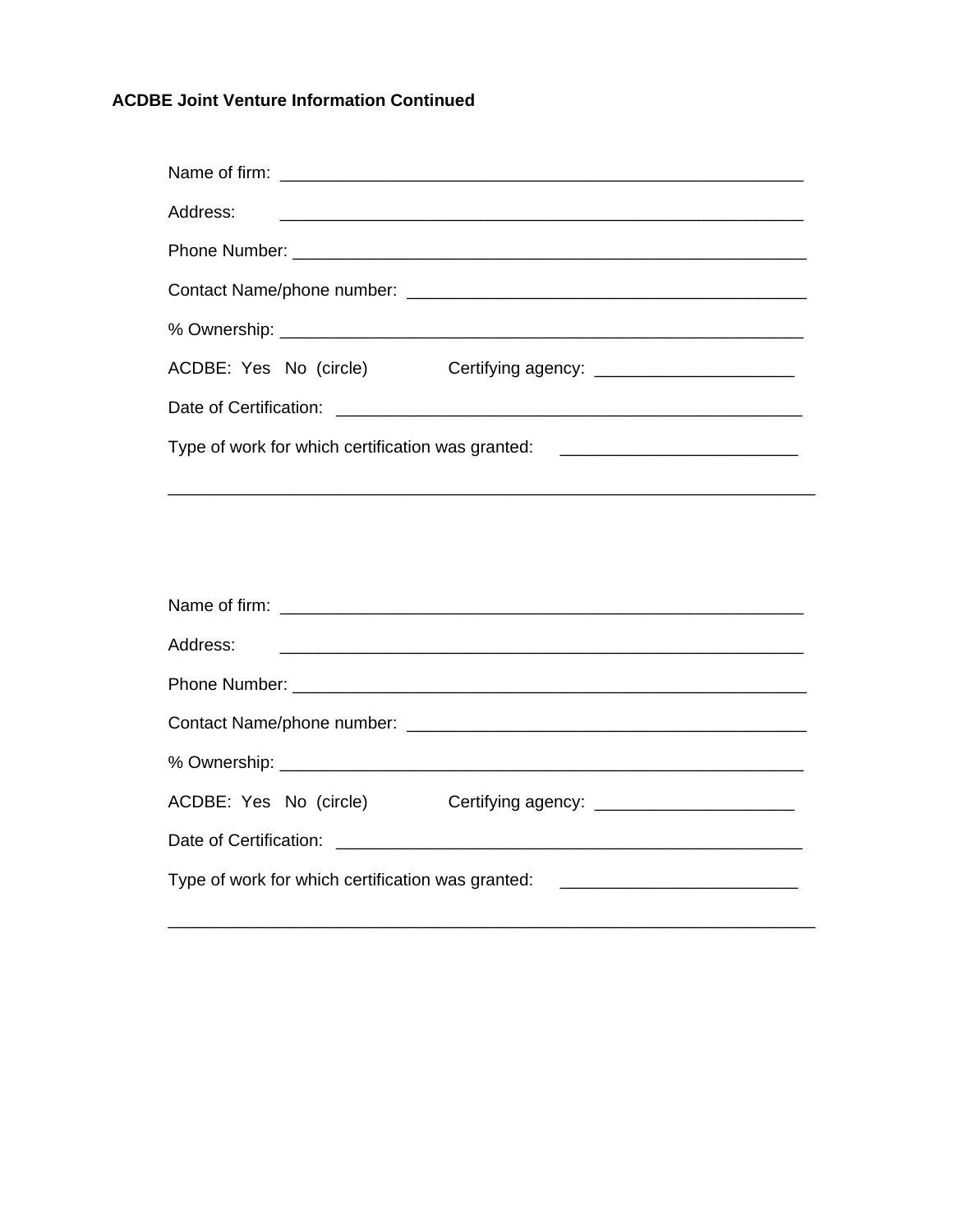|    | 4. ACDBE initial capital contribution: \$                                             |
|----|---------------------------------------------------------------------------------------|
|    | 5. Future capital contributions (explain requirements): ________________________      |
|    |                                                                                       |
|    |                                                                                       |
|    | 6. Source of funds for the ACDBE capital contribution: _________________________      |
|    |                                                                                       |
| 7. | Describe the portion of the work or elements of the business controlled by the ACDBE: |
|    |                                                                                       |
|    |                                                                                       |
|    |                                                                                       |
|    |                                                                                       |
| 8. | Describe the portion of the work or elements of the business controlled by the non-   |
|    | ACDBE:                                                                                |
|    |                                                                                       |
|    |                                                                                       |
|    |                                                                                       |
|    |                                                                                       |

9. Describe the ACDBE's involvement in the overall management of the joint venture (e.g., participation on a management committee or managing board, voting rights, etc.):

\_\_\_\_\_\_\_\_\_\_\_\_\_\_\_\_\_\_\_\_\_\_\_\_\_\_\_\_\_\_\_\_\_\_\_\_\_\_\_\_\_\_\_\_\_\_\_\_\_\_\_\_\_\_\_\_\_\_\_\_\_\_\_\_\_\_\_\_\_\_

\_\_\_\_\_\_\_\_\_\_\_\_\_\_\_\_\_\_\_\_\_\_\_\_\_\_\_\_\_\_\_\_\_\_\_\_\_\_\_\_\_\_\_\_\_\_\_\_\_\_\_\_\_\_\_\_\_\_\_\_\_\_\_\_\_\_\_\_\_\_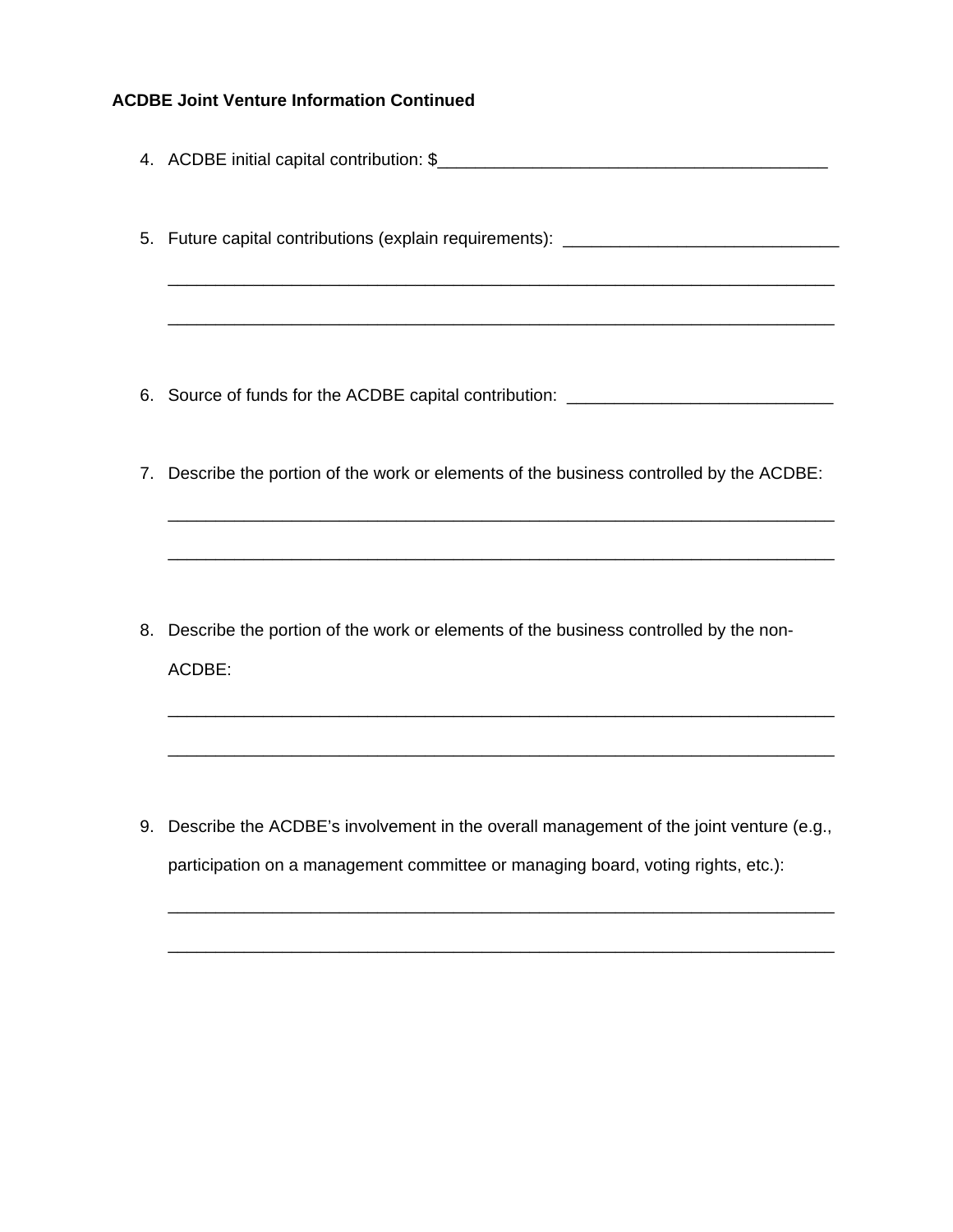10. Describe the ACDBE's share in the profits of the joint venture: \_\_\_\_\_\_\_\_\_\_\_\_\_

\_\_\_\_\_\_\_\_\_\_\_\_\_\_\_\_\_\_\_\_\_\_\_\_\_\_\_\_\_\_\_\_\_\_\_\_\_\_\_\_\_\_\_\_\_\_\_\_\_\_\_\_\_\_\_\_\_\_\_\_\_\_\_\_\_\_\_\_\_\_

\_\_\_\_\_\_\_\_\_\_\_\_\_\_\_\_\_\_\_\_\_\_\_\_\_\_\_\_\_\_\_\_\_\_\_\_\_\_\_\_\_\_\_\_\_\_\_\_\_\_\_\_\_\_\_\_\_\_\_\_\_\_\_\_\_\_\_\_\_\_

\_\_\_\_\_\_\_\_\_\_\_\_\_\_\_\_\_\_\_\_\_\_\_\_\_\_\_\_\_\_\_\_\_\_\_\_\_\_\_\_\_\_\_\_\_\_\_\_\_\_\_\_\_\_\_\_\_\_\_\_\_\_\_\_

\_\_\_\_\_\_\_\_\_\_\_\_\_\_\_\_\_\_\_\_\_\_\_\_\_\_\_\_\_\_\_\_\_\_\_\_\_\_\_\_\_\_\_\_\_\_\_\_\_\_\_\_\_\_\_\_\_\_\_\_\_\_\_\_

- 11. Describe the ACDBE's share in the risks of the joint venture: \_\_\_\_\_\_\_\_\_\_\_\_\_\_\_
- 12. Describe the roles and responsibilities of each joint venture participant with respect to managing the joint venture (use additional sheets if necessary):
	- a. ACDBE joint venture participant: \_\_\_\_\_\_\_\_\_\_\_\_\_\_\_\_\_\_\_\_\_\_\_\_\_\_\_\_\_\_\_\_\_\_\_\_\_\_
	- b. Non-ACDBE joint venture participant: \_\_\_\_\_\_\_\_\_\_\_\_\_\_\_\_\_\_\_\_\_\_\_\_\_\_\_\_\_\_\_\_\_\_
- 13. Describe the roles and responsibilities of each joint venture participant with respect to operation of the joint venture (use additional sheets if necessary):
	- a. ACDBE joint venture participant:

\_\_\_\_\_\_\_\_\_\_\_\_\_\_\_\_\_\_\_\_\_\_\_\_\_\_\_\_\_\_\_\_\_\_\_\_\_\_\_\_\_\_\_\_\_\_\_\_\_\_\_\_\_\_\_\_\_\_\_\_\_\_\_\_

\_\_\_\_\_\_\_\_\_\_\_\_\_\_\_\_\_\_\_\_\_\_\_\_\_\_\_\_\_\_\_\_\_\_\_\_\_\_\_\_\_\_\_\_\_\_\_\_\_\_\_\_\_\_\_\_\_\_\_\_\_\_\_\_

b. Non-ACDBE joint venture participant: \_\_\_\_\_\_\_\_\_\_\_\_\_\_\_\_\_\_\_\_\_\_\_\_\_\_\_\_\_\_\_\_\_\_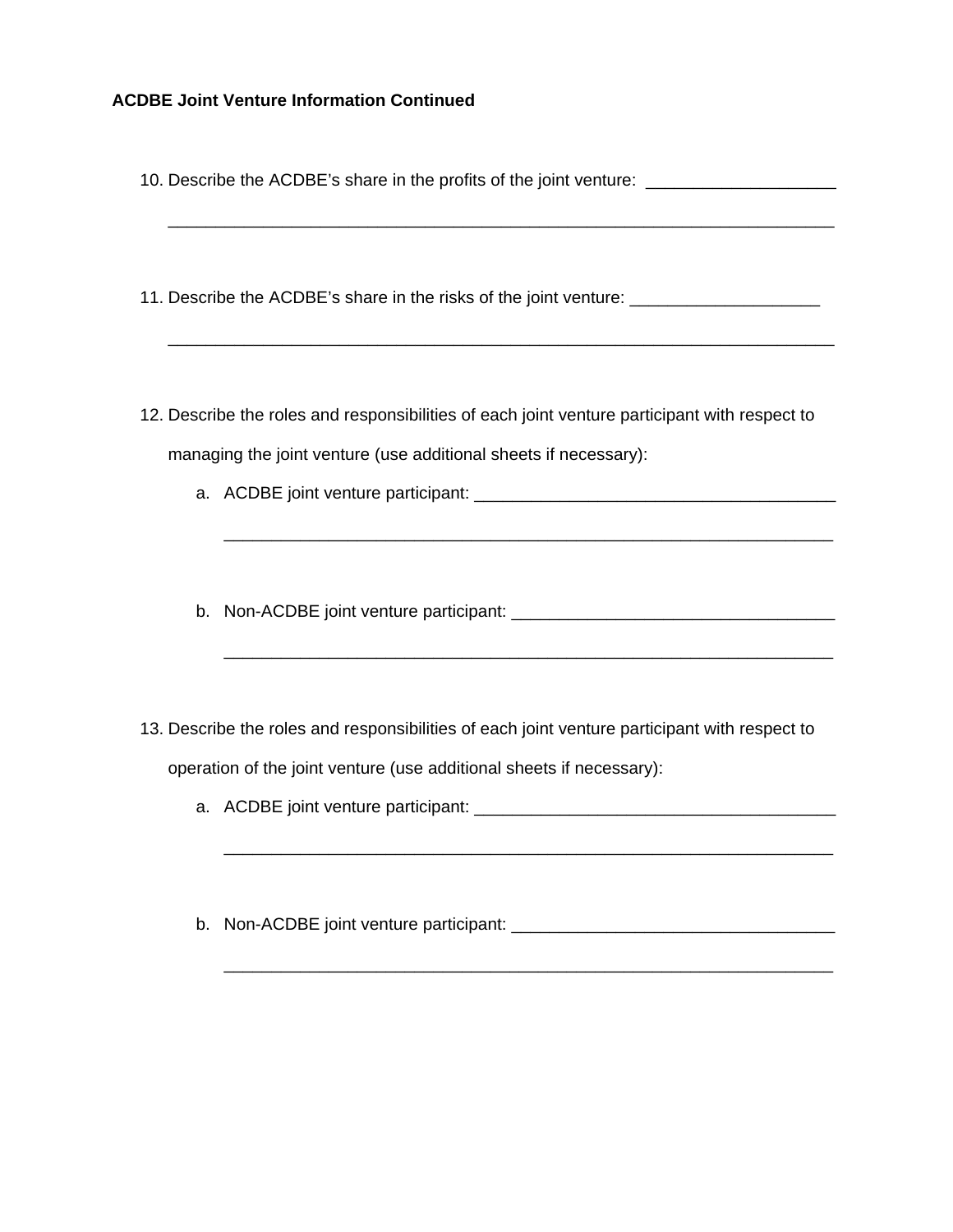14. Which firm will be responsible for accounting functions relative to the joint venture's business?

\_\_\_\_\_\_\_\_\_\_\_\_\_\_\_\_\_\_\_\_\_\_\_\_\_\_\_\_\_\_\_\_\_\_\_\_\_\_\_\_\_\_\_\_\_\_\_\_\_\_\_\_\_\_\_\_\_\_\_\_\_\_\_

15. Explain what authority each party will have to commit or obligate the other to insurance and bonding companies, financing institutions, suppliers, subcontractors and/or other parties:

\_\_\_\_\_\_\_\_\_\_\_\_\_\_\_\_\_\_\_\_\_\_\_\_\_\_\_\_\_\_\_\_\_\_\_\_\_\_\_\_\_\_\_\_\_\_\_\_\_\_\_\_\_\_\_\_\_\_\_\_\_\_\_\_\_\_\_\_\_\_

\_\_\_\_\_\_\_\_\_\_\_\_\_\_\_\_\_\_\_\_\_\_\_\_\_\_\_\_\_\_\_\_\_\_\_\_\_\_\_\_\_\_\_\_\_\_\_\_\_\_\_\_\_\_\_\_\_\_\_\_\_\_\_\_\_\_\_\_\_\_

16. Please provide information relating to the approximate **number** of management, administrative, support and non-management employees that will be required to operate the business and indicate whether they will be employees of the ACDBE, non-ACDBE or joint venture.

|                         | Non-ACDBE Firm | <b>ACDBE Firm</b> | Joint Venture |
|-------------------------|----------------|-------------------|---------------|
| Management              |                |                   |               |
| Administrative          |                |                   |               |
| Support                 |                |                   |               |
| <b>Hourly Employees</b> |                |                   |               |